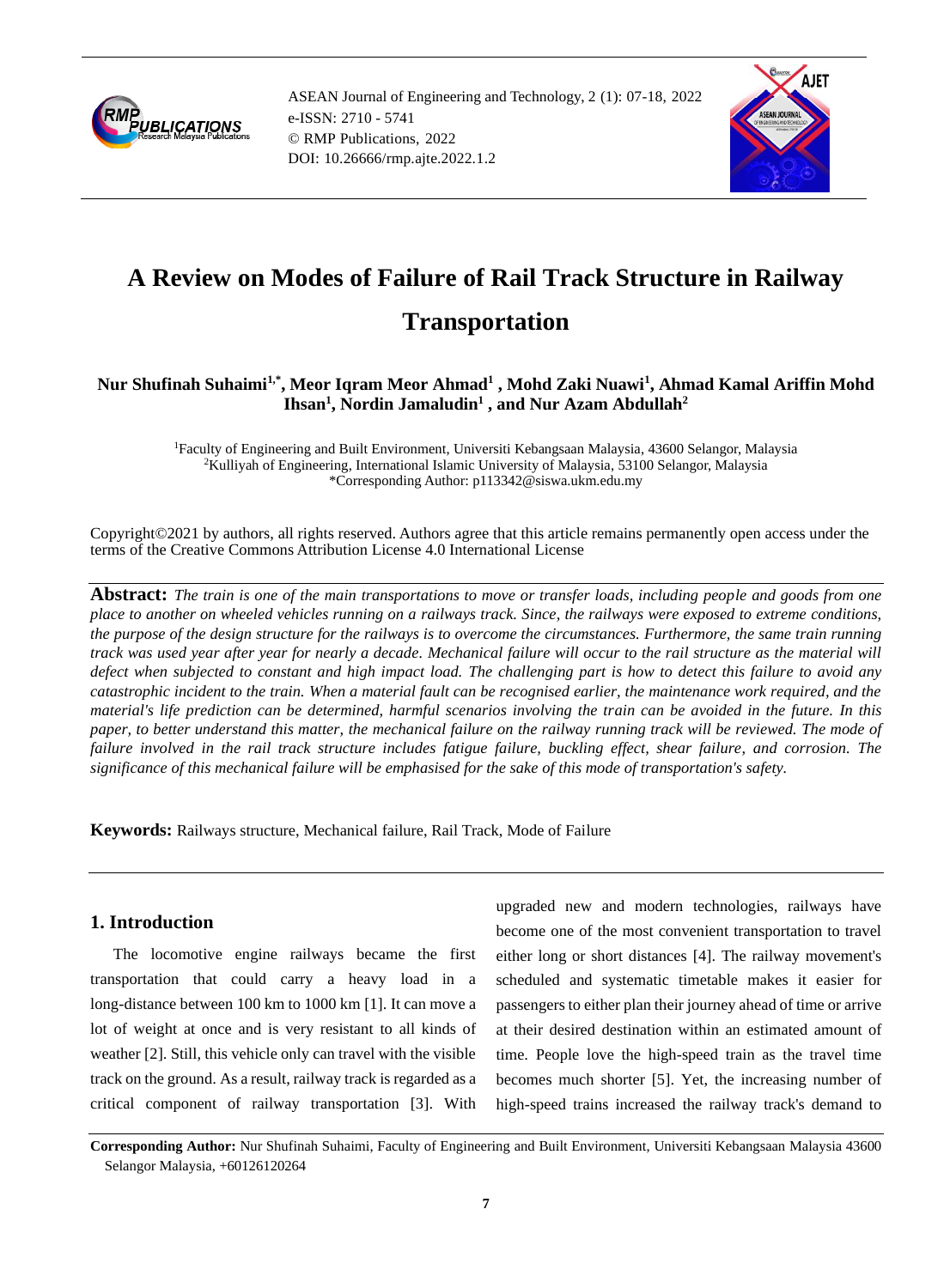have great integrity, high stiffness, and strong durability. At the moment, China has the most significant number of high-speed trains progress and by 2030, targeted 45 000 km millage of the high-speed railway [6], [7], [8].

As the demand for railways transportation keeps increasing to achieve excellent service performances, many aspects need to be taken care of—specifically, the railway track's safety precautions. Scheduling and planning of railway track maintenance must be efficient. It is essential to include the factor of increasing rail traffic, maintenance needs, and technological development for effective railway track maintenance planning and scheduling (RTMP&S) [9], [10]. Almost 80% of rail track accidents occur due to maintenance failure. Although railway maintenance is costly, the consequences of failure and poor maintenance are far more expensive [11]. Railway track maintenance costs should balance with other expenses required to be economically and environmentally friendly. Almost 40% of the maintenance cost for railway transportation comes from the railways track. For instance, the Japanese have difficulty maximising the cost to maintain the ballasted track since the structure of the track frequently develops defects as a result of vibrations caused by the passage of trains [12]. To raise awareness about the possibility of railways running rail failure, the possible mechanical failure on the structure of the railway track was reviewed in this paper. Several railway accidents were highlighted. The causes for mechanical failure on the railway running rail structure will be discussed.

## **2. Background of Railway Track**

#### *2.1 History of Railway tracks worldwide*

The first railway to be built in every country has different years and times. The development of railway transportation mainly depends on the need of each country. Primarily because of the development of the industry, which resulted in the establishment of railway systems in every country. The market is for the exploitation of goods and the transfer of goods over long distances. One of the earliest countries to have a railway system and station is the western country. In the early years of railways transportation in Nordic countries, which are Denmark, Finland, Norway, and

Sweden, was built due to three reasons: the growth of the industrial sector in terms of transportation, the exportation and exploitation of natural resources in rural areas, and exploration to many more deserted areas and new opportunities[13]. The railway track connected through all European countries in today's world. Therefore, the tourism sector is overgrowing as people feel convenient to move by using railway transportation either going on a trip or business.

When British countries started colonizing Asia to expand their empire, the industry needs also increased. The industry sector began to develop in Asia countries. The cost was much cheaper because Asia's countries are so big that railway transportation was the best solution for moving heavy loads from rural areas. Among Asia's countries with extensive rail networks is India. The Indian railway network is the largest in Asia and the second-largest in the world, according to the official record. It all began in 1843. Railways have become the main transportation for Indian countries to connect the suburbs of the country. The route milage of Indian railways reaches up to 9000 miles which is the same as one-fourth of the current mileage[14]. The biggest country in Asia, China, is very proud of its locomotive transportation system. Locomotive transportation is one of the earliest in this world. Moreover, today China has one of the best technology and modern locomotive transportation[15]. Not just China but Japan also actively uses railway transportation. In Japan, railways have become the primary mode of transportation for passengers commuting to work or school, making deliveries, or traveling for business. In 2017, Japan's railways transported 440 million passenger kilometres, placing it third in the world [16].

In the desert country, railway transportation has become a tourist attraction as the development of the railway system in the desert was unique and modern. In the 19th century, the west built railways in a middle eastern country. These railways are no longer used and are now covered by sand blown by the wind. The challenge in the past day in middle east railways track is how to mitigate the sand from covering the railway's tracks. Engineers come out with solutions by using the same method as snow mitigation. The properties of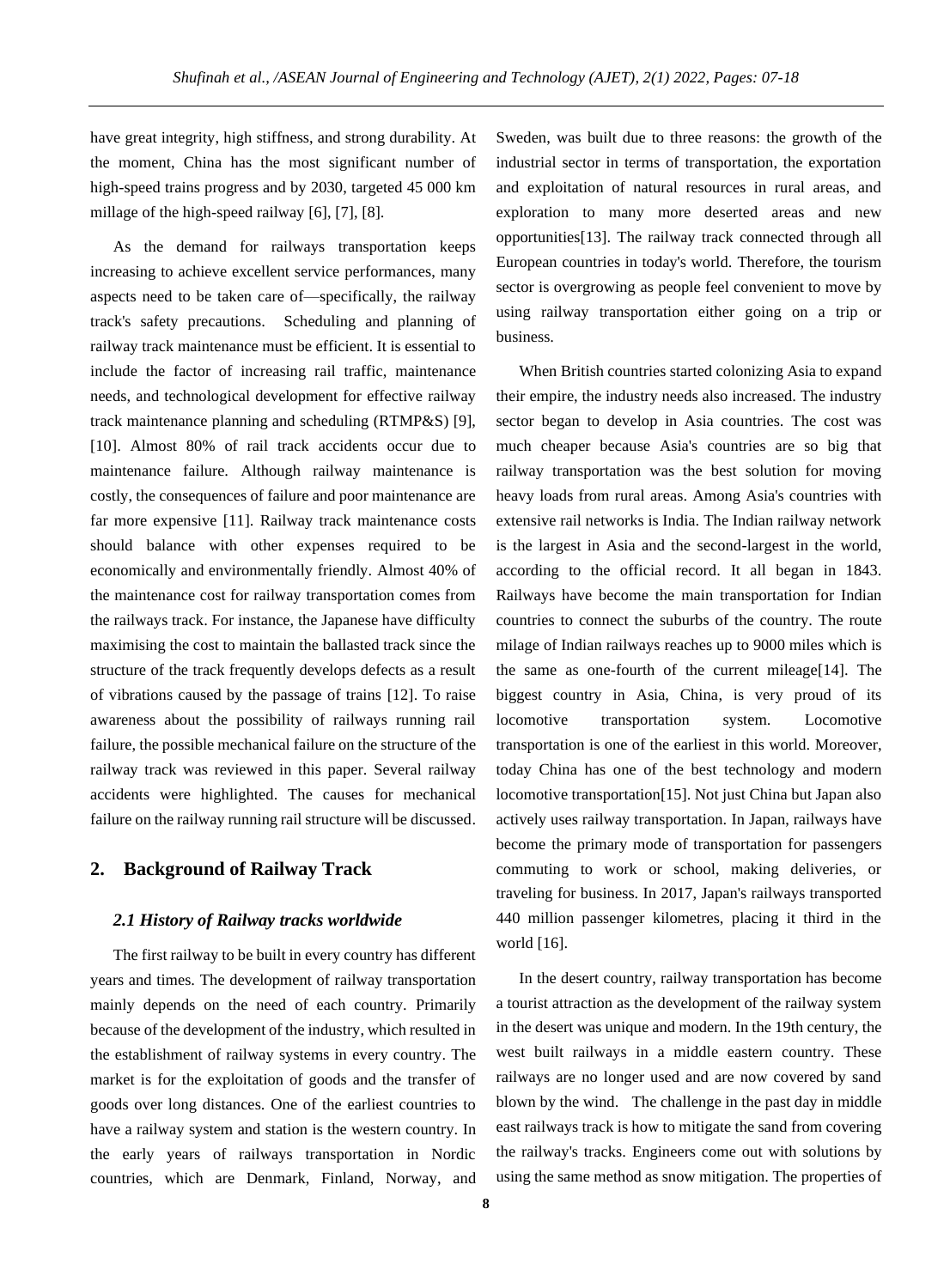the sand and snow are total opposites, but the techniques still can be done to overcome the problem. Windblown sand has reduced the effective speed of the train in recent years, but it has become a tourist attraction as some desert trains in Africa use this opportunity to attract tourists to their country. In the near future, the Arab countries plan to build an extensive railway network across all Arab League Countries with high-speed and high possible capacity modern trains [17]. In Asia, you can also see the railroad track in the desert. The challenge in this matter is the sand deposition in those places. Sometimes the railway needs to be stopped as the track cover with sand and not suitable or dangerous for the railway to move. Sand deposition occur on the railway track will damage the mechanical train structure properties such as ballast bed drainage and track elasticity[18]. The only challenges in the dessert place are the dunes. Although the properties of snow and sand differ, similar method is used to overcome these obstacles.

This means of transportation is relatively late to Southeast Asian nations compared to others. It is the late nineteenth century. The growth of railway transportation in Malaysia is a result of the mining and agricultural industries. Railway transport in Malaysia aims to save time and energy in transporting heavy mining to the coast. After the colonization of the British end in Malaysia, rail transport becomes more than transfer goods. Rail transport has become one of the main modes of transportation for people to move or go places. Examples of railways in Malaysia are heavy rail, light rapid transit (LRT), monorail, airport rail link, and funicular railway line. Moreover, there are many future projects and ongoing projects for railway transportation in Malaysia, such as the Urban railway project, High-Speed Railway (HSR) project, and East Coast Rail Line (ECLR) project. The planning to improve and advance railway transportation in Malaysia for better economic growth and excellent convenience services to the people is still ongoing[19].

Anyway, the development of railway transportation until today has become much more than just transferring goods or passengers. When internet and wireless communication become worldwide, all the railway systems have either become automatic or Internet of Things (IoT) were included.

The reasons of the IoT is to meet people's needs for quick services while also saving the environment. The development of modern railways starts to rise in the early 2000s. The Evolution of the Global System for Mobile Communications-Railways (GSM-R) was the starting step to building smart railways. Smart railway technology consists of wireless communication technologies from the palling of railways trips, the maintenance and inspection safety of the railways, and customer services. The major revolution in the railways' industry started to develop after 2005, when the Internet of Things (IoT) was well known. Customers' needs vary as people depend on the internet for communication and services. The railways improved their performance with only small electronic devices, became more powerful, carried more passengers, and traveled faster. However, extra work are needed for safety precautions of the smart railways technologies[20]. In addition, the invention of smart services on railway transportation for the customer has become hot demand. Still, the early stage of railway transportation, like designing the track, engine and body of the railway, also use software and modern app to save cost, time, and energy. Mainly due to the pandemic, the design of the railway track has become much easier and cheaper by just using software such as Google Eart, AutoCAD, and SketchUp[21].

#### *2.2 Component of Railway Track.*

A train's tracks aren't only made up of a single piece of straight rail; they also include other components that help to support the railway track. The railway track components consist of rails, rail fastening, and pads, sleepers, ballast, joints, switches, and crossings [22]. These components have varying strengths to withstand the possibility of the railway track failing due to their varying sizes and shapes. Railway tracks are composed of superstructure, which is visible on the surface track, and substructure, which is the base that supports the rail construction. Examples of the superstructure are rails, fastening systems, cribs, and sleepers or ties. While, substructure includes top ballast, bottom ballast, sub-ballast, blanket, placed soil or fill, and formation or natural soil [23][24].

Firstly, from the superstructure of the railway track, the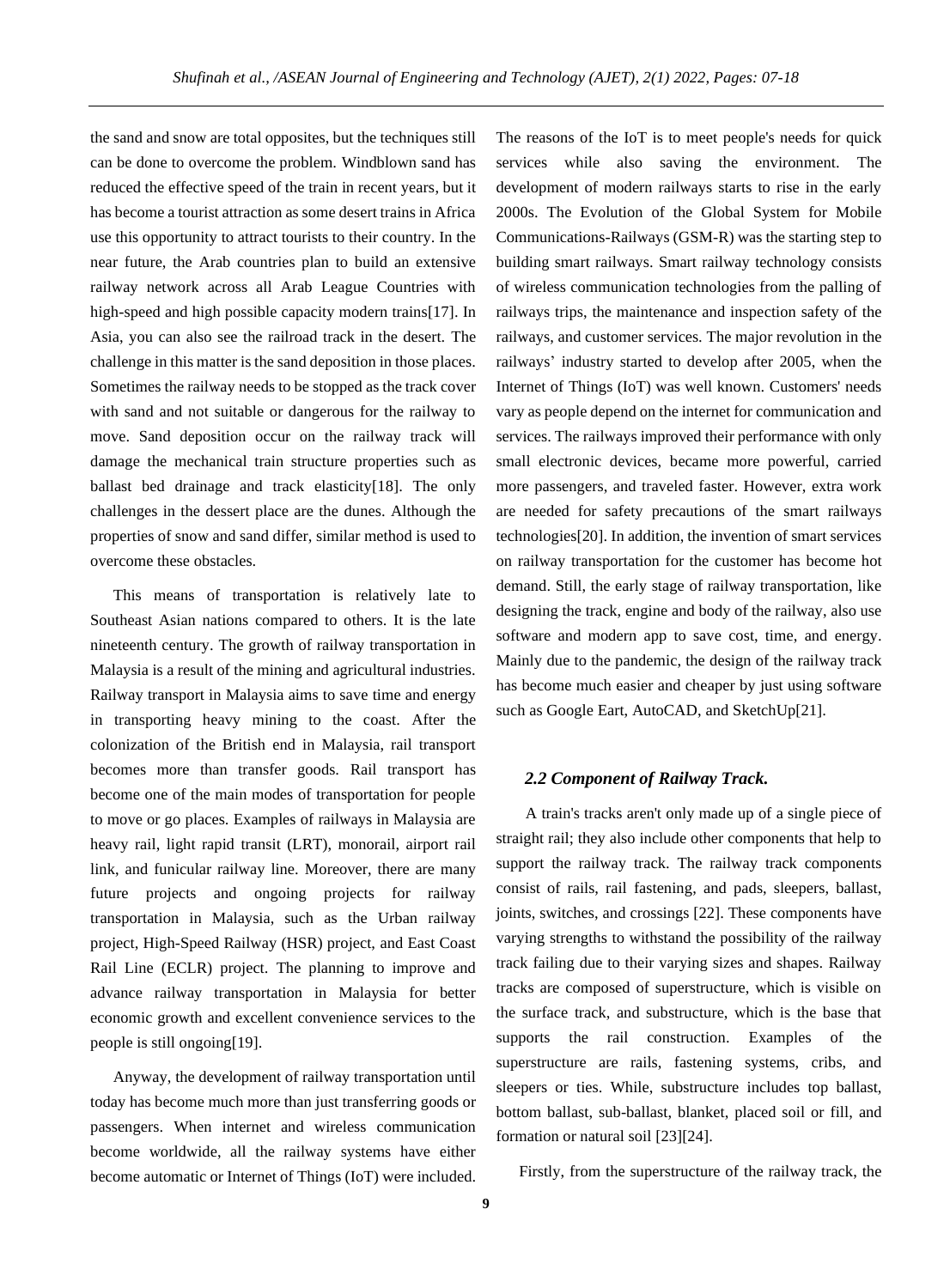most important component is rail. Rail is formed of steel and must meet the following specifications: high wear resistance, high deform resistance, high fatigue strength, high yield strength, good weldability, good texture, profile evenness and dimensions correctness, and low residual stresses after production. [25]. The rail grades different name is based on the hardness and the rail type. EN 13674-1+Al 2017 is the most recent accepted rail specification, which divides steel rail grades into two categories and introduces new steel grades. There are two types of steel: non-heated steel, whose strength depends on how hard it is, and heat-treated steel, whose strength depends on its composition and how it was heated. The three types of rail grade are non-heat treated (R200, R220, R260, R260Mn, R320Cr), heat-treated (R350HT, R350LHT, R370CrHT, R400HT), and new steel grades (HP335, B320, B360, DOBAIN) [26]. Next, Rail pads are an important component of the railway track fastening system. The rail pads' function is to tighten the rail to the ground and act as a cushion to absorb shock and vibrations caused by the repetitive loads of train wheels passing through the track [27] [28]. Furthermore, the rail pad channels serve as a drainage and cooling system. The purpose of this functionality is to prevent the temperature of the railway track from rising, as this can change the mechanical properties of the material [29]. In modern railways, the fastening system of the rail track becomes complex with various additional components such as rail, pad, insulator, rail clip, and base plate [30]. Aside from that, one of the main components of the superstructure is railway sleepers. Railways sleepers are placed between rail and ballast. The railway sleepers' function is to absorb the repetitive impact load from the rail distributed by the train wheel as it passes through the track [31]. Commonly the sleepers are timber, cast-iron, steel, concrete, and prestressed concrete. The advantages and disadvantages of the material that is used are different. The demand for new railway sleeper materials is necessary because the common materials currently in use do not meet modern performance standards. Most available materials necessitate frequent maintenance and are prone to failure, such as steel and cast iron, which can corrode in less than a decade. Although prestressed concrete sleepers outperform other materials, their service life is limited to five years. This problem is costly in replacement

and maintenance services [32]. Today's composite sleeper material outperforms the commonly used material of performance. HDPE, waste rubber, and glass fiber are some examples of composite materials. These materials exhibit high resistance to climate influence, support the green environment, and have the proper track stiffness to overcome the vibration problem experienced by railway sleepers [33]. Besides that, the other component of superstructure railway track is rail joints. To create a single, lengthy railway track, rail joints are placed between the individual rails. There are three types of railway joints: fish-plated rail joints, rail welding, and rail expansion devices. [34]. Rail joints are the most vulnerable part of a railway track because the material is softer, and the size is smaller when compared to the rail [35].

Then, ballast is part of the substructure for the railway track. The substructure of a railroad track must have good drainage, great soil qualities, and strong ballast resistance to deformation and failure from dynamic wheel load [36]. When the railroad passes through the track, the substructure will bear the load.. Safety of the track can be attributed to the substructure performance of the railway [37]. There are two types of railway track substructure which are ballast track and concrete track (ballastless track) [23], [38].

It is safer to design a railway track structure using a dynamic design method because it is frequently subjected to dynamic loading conditions. Maximum forces for dynamic wheel load are five times higher than static wheel load. When the train track is designed with static conditions in mind, it's not clear if it can be used in real life when the train goes fast [39].

#### **3. Railways Track Accident and Disaster**

Accidents and mishaps are unavoidable in everyday life. The only precaution is to learn from previous mistakes or to study and analyze the problem that has arisen to maintain and overcome any catastrophic incident in the future. There are seven types of accidents in the railway system, including the derailment of the train from the track, collision of the train with any object, fire or explosion of the railway's vehicles, structural collapse due to structural failure either on the train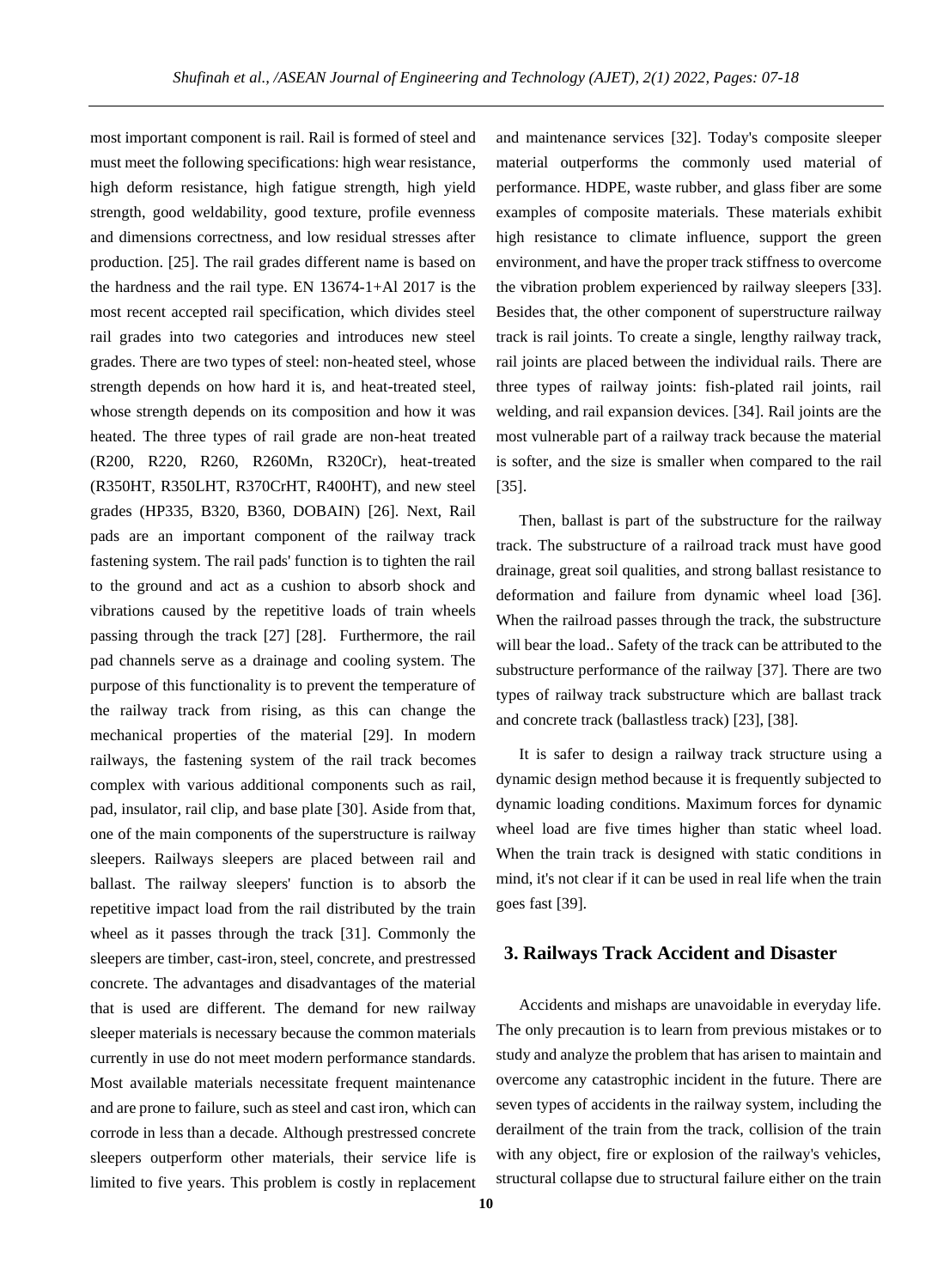or in the environment, Equipment's fatigue such as broken rails, track deformation, or wheel and axle rupture, signalling equipment failure, and lastly, human error in terms of operability [40]. Apart from that, the cause of an accident on railways also comes from the mechanical components of trains. The train bogie components are responsible for 45% of the accidents, while other components such as brakes, couplers, and the body are responsible for 37% of the accidents[41].

Train accidents are mainly caused by the derailment. The train goes off the track because there are cracks and bends in the track [42]. According to an assessment of track derailment incidents in Canada from 2001 to 2014, rail integrity accounted for up to forty percent of the causes [43]. Based on an analysis of rolling stock derailment at PJSC Ukrzakinznytsya over the past five years, a number of types have been identified, including those caused by track disassembly, rolling off a wheel ridge on the railhead, unacceptable horizontal transverse curvature of a rail-sleeper, rolling of a cut ridge of a defective bogie, arrow cut, rolling stock collision, and rail breakage [44]. Hua et al. also investigate the factors contributing to railway accidents in China. By frequency of occurrence, most railway accidents in China occur due to human rule violations and mechanical equipment failure. The person in charge did not follow the rules and regulations, and the testing and maintenance was inadequate. As a result of improper maintenance, the railway track suffers sudden damage and detachment [45], [46].

Some real-life accidents were recorded. This disastrous phenomenon affects human life, the system, and the environment. Iorio discussed the cause of the Viareggio (Italy) railways disaster in 2009. The first wagon's axle bursts, causing the derailment of four of the thirteen other wagons on the train. The tank of a heavy-load train was overturned, causing the tank to fall and leak, resulting in the dispersal of the tank's fuel across the station. [47]. Kowal and Szala study the railway bridge in Poland that has aged for more than 100 years. This study attempts to determine the mechanical qualities of this railway and suggest improvements that can be made when it is replaced by a new railway track. The old railway bridge in Poland was unable

to operate at its best efficiency as the structure of the railway bridge eroded due to a lack of maintenance services. A new material for the railway bridge that is easier to maintain, suitable for current trains, and less prone to failure was developed by Kowal and Szala, and this information was used to help prevent the structure from failing [48]. The cause of the failure is not just determined by technical inspection only. Still, several methods were proposed to study the problem from the railway accidents as Nehete et al. use the *ISHIKAWA DIAGRAM* method to find the root cause for the failure of the suspension spring in the fiat bogie. Failure of suspension springs used in fiat bogie of Indian railways occurred faster than the springs' actual life. The train that goes from Solapur to Kolhapur and the Siddheshwar have springs that don't last as long as the springs used in Express trains [49]. Sometimes accidents occur out of prediction. When involved with fatigue failure, the defects on the railways seem hard to be visible to the eyes vision. Furthermore, due to people's careless behavior about the safety precaution of railways to be operated, leads to tragedy as Smith and Hillmansen highlighted several occasions of the fatigues of railways axles. In addition to this, The Versailles accident of 1842 is the first railway accident to occur. Many speculations were being made, such as religious groups claiming that it was a punishment from God. However, the technical journals figured out the accident occurred due to an unusual fracture surface on the railway's axle long after this incident. The "crystallized" part described as the railway axle lamellated with large crystals. The failure happens as the railway's axle cannot support the weight and suddenly breaks into pieces. Secondly, the Penistone accident of 1884 occurred when the railway's axle suddenly breaks, and the trail derails from its track. It turns out that the axles used for driving were either broken or banned. The author believed the failure happened due to the side thrust experienced by the railway's axle. When a train is moving at a high speed, the oscillation caused by the movement of the train places tremendous stress on the axles [50].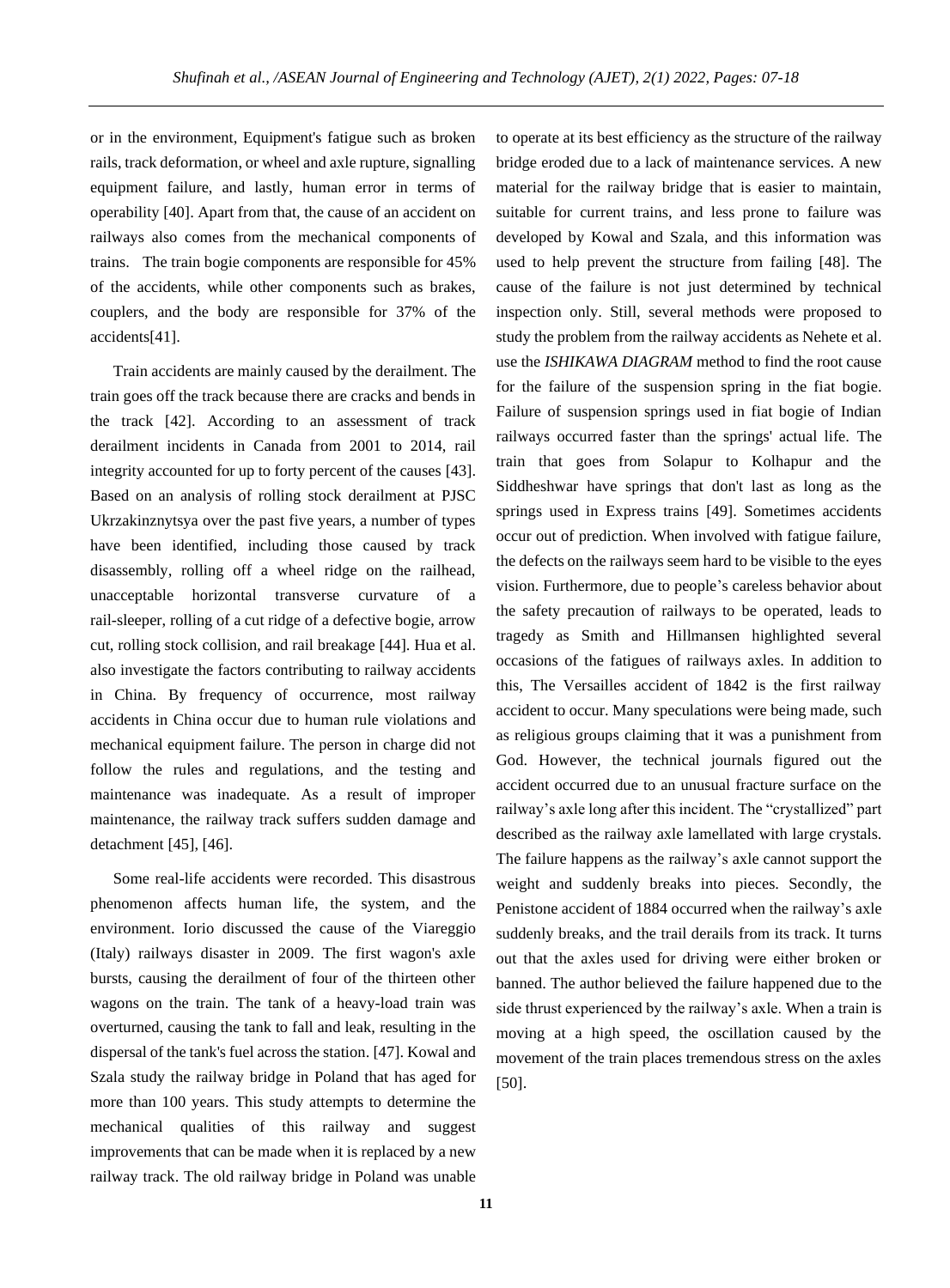## **4. Mechanical Failure on the Railway Running Rail Structure**

Various types of defects and mechanical failures exist on the railway structure. This form of failure is complicated since it is difficult to notice with the naked eye, and extra inquiry or analysis is required to solve the real problems. The maintenance cost to control this issue is considerably high. To save money and energy, early detection and careful inspections were done. This article will only talk about a few types of mechanical failures to bring awareness to these problems.

## *4.1 Fatigue failure*

Fatigue failure define as a failure that occurs due to continuous cyclic load acting on the railway track. Most of the time, damage to a structure caused by fatigue failure shows up below the material's stress limit. The three effects of fatigue failure are the stress range magnitude, the type of the structure material, and the number of load cycle passed through the track [51]. One of the examples done by the previous researcher was Alencar et al. did review of the mechanical failure of welded railway bridges. The mechanical failure that focused on is the fatigue cracking visible on the welded railway bridges. The welded part of the railway tracks becomes one of the main concerns as the track deteriorates faster. Four factors are were highlighted as the cause of the fatigue cracking on the railway bridge. Firstly, fatigue cracking due to weld defects during the fabrication process. Second, load stress on the structural component with a low fatigue strength. Thirdly, the displacement and distortion of the railroad bridge track cause the emergence of fatigue cracks. Lastly, environmental vibrations might contribute to the development of cracks on railway bridge tracks [52]. On the thermite weld rail, the stress intensity factor was higher in the out-of-plane loading case as the fatigue crack grew much faster than in-plane loading cases. The direction of the crack propagates to the width direction of the rail. The fatigue life of the rail becomes shorter as the fatigue growth behavior increase rapidly[53]. Fatigue crack length does not just depend on the service time of the rail running track, but fatigue cracks initiate or grow faster on the rail surface that is closer to the wheel of the railways. Usually, this crack propagates in the transverse crack as in the width direction of the track[54]. Mechanical properties of materials are significantly altered when they are subjected to repetitive cyclic loading, as demonstrated by Parvez and Foster. Permanent strain and deformation on the rail structure will continue to increase while the structure's stiffness decreases. The fatigue of railway tracks begins with the formation of a micro-crack. It progresses to the formation of a macro-crack, which eventually leads to the material's sudden fracture or failure[55]. Atroshenko et al. have performed fractographic investigation of the microstructure of rail steel fatigue failure. There are three fracture zones that have been classified into three distinct stages. Figure 1 shows that the first zone fracture was near the surface of the fracture area. Dynamic recrystallization took place here for all the microstructures. The surface crack had a noticeable grit at this point in the fracturing process. The second zone fracture is called the intermediate fracture stage. The crack form as a longitudinal line and continue to elongate inside the rail steel. The last stage is the initial fracture stage in the third zone. The crack line was closer to the fracture surface[56].



**Figure 1.** Microstructure in center of region 1[56].

## *4.2 Buckling failure*

Apart from that, the buckling effect on the railway track's curvature section should be a top priority of concern for the degradation of the railway track's performance. The material's safe temperature can be affected by cyclic working conditions. When the force applied to a railway track exceeds the safe temperature limit, the track begins to buckle. As the track temperature rises and exceeds the buckling temperature limit, the track is prone to early fracture [57]. Baker et al. discussed the effect of climate changes to the railway track. During hot, dry summer, the railway track was exposed to a high frequency of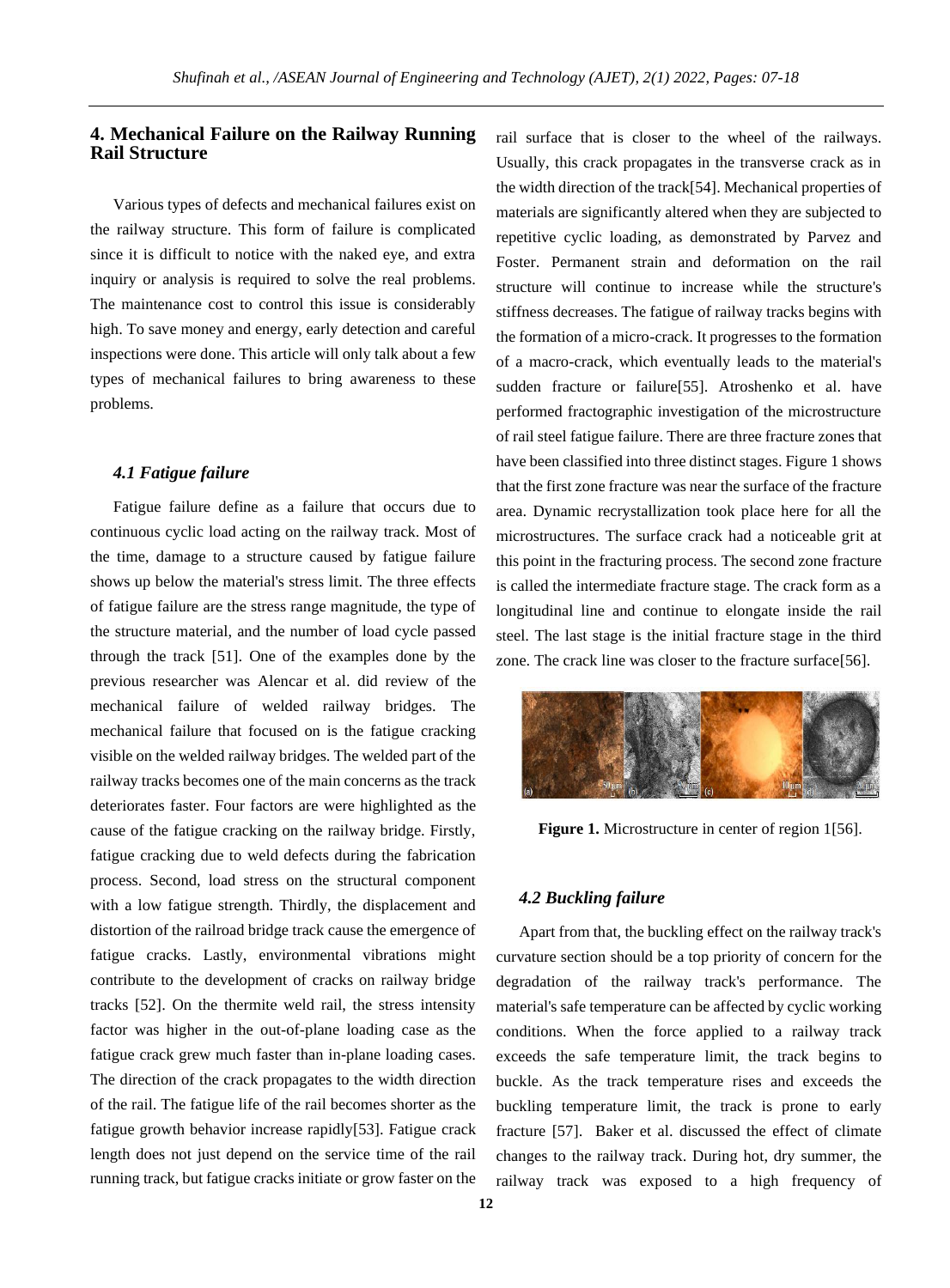temperature, and if the temperature frequency exceeds the critical level of force, the train track will buckle. The increasing buckling of the train track will change the shape or deform entirely from its original state. During this time of year, the tracks are more likely to buckle, thus trains must travel more slowly [58][59]. Other than that, Miri et al. did a study on dynamic track buckling analysis. Wheel/rail interaction, bending between wheel loads, and train braking were all regarded as train track interaction types. According to the findings of this research, the existence of wheel flaws as well as harsh braking action will bring the buckling and safe temperature limit decrease [60]. In addition, the ballast fouling condition and the length of misalignment of the track will affect the buckling temperature. In the simulation done by Ngamkhanong et al., the ballast fouling condition is described in figure 2. Ballast fouling occurs when finer particles, such as those that are smaller than the ballast materials, are combined with them. There were three different categories ; only 100 mm fouled layer from the ballast condition, which is most of the ballast condition is clean. The second category is half of the ballast condition was fouled layer which is 200 mm in height of the fouled layer. Lastly, the fully fouled layer. When the significant misalignment comes with ballast fouling conditions results in buckling temperature reduction, the low allowable temperature is no good as the buckling strength keeps decreasing. Thus, the chances that the track would buckle in the summer is increased when the temperature falls between 20 °C and 30 °C, which is the temperature range during those seasons [61]. Aside from that, Khatibi et al. investigated the effect of different ballast properties on track buckling. It was found that increasing the holes in the ballast lowers the temperature at which the track buckles and the temperature at which it is safe. The porousness of the ballast shows how much ballast fouling there is. The fouling condition becomes more severe as the ballast porosity increases [62]. The inspection method employing fibre optic sensors was utilised to gain a deeper comprehension of lateral buckling under axial load. The buckling effect on each different strain length detected by the sensor can be studied and analyzed. The parameters or the value may show slight differences still, lateral buckling under axial load happens when the amplitude of the curvature profile of axial loads approaches

the buckling loads, the track will undergo lateral deformation[63]. The rise in rail temperature comes from the compression axial force acting on the rail. The rail will buckle when the compression axial force increases until it reaches the limit or buckling resistance. The buckling resistance depends on the condition and the element of the track. The track lateral resistance affects the buckling shapes. Interestingly, the more buckled region is noticeable on the higher lateral stiffness than the low lateral stiffness track. For example, the plain tracks buckling shapes region are higher than the interspersed tracks. However, the higher the unconstrained length, the earlier the track to buckled. The track starts to buckle when the maximum compression axial forces are the same as the critical buckle force, which is obvious at the maximum temperature. From this point, the track will undergo deformation and degradation[64].





### *4.3 Shear failure*

Most defections occur on the track's structure or surface due to an axial load or force acting perpendicular to the track. This force direction has a significant impact on the track structure's deformation. However, shear stress and failure should draw attention to this railway track structure failure. The ground's soil serves as the foundation for the railroad's track. The characteristic of the soil can absorb water. However, an excessive amount of water was absorbed by the soil on the upper part of the railway track foundation will soften the railway track and lead to mechanical failures. The progressive shear failure on the subgrade part becomes faster. This can occur due to the cyclic over-stressing on the soil as it will be sheared and remolded. The plastic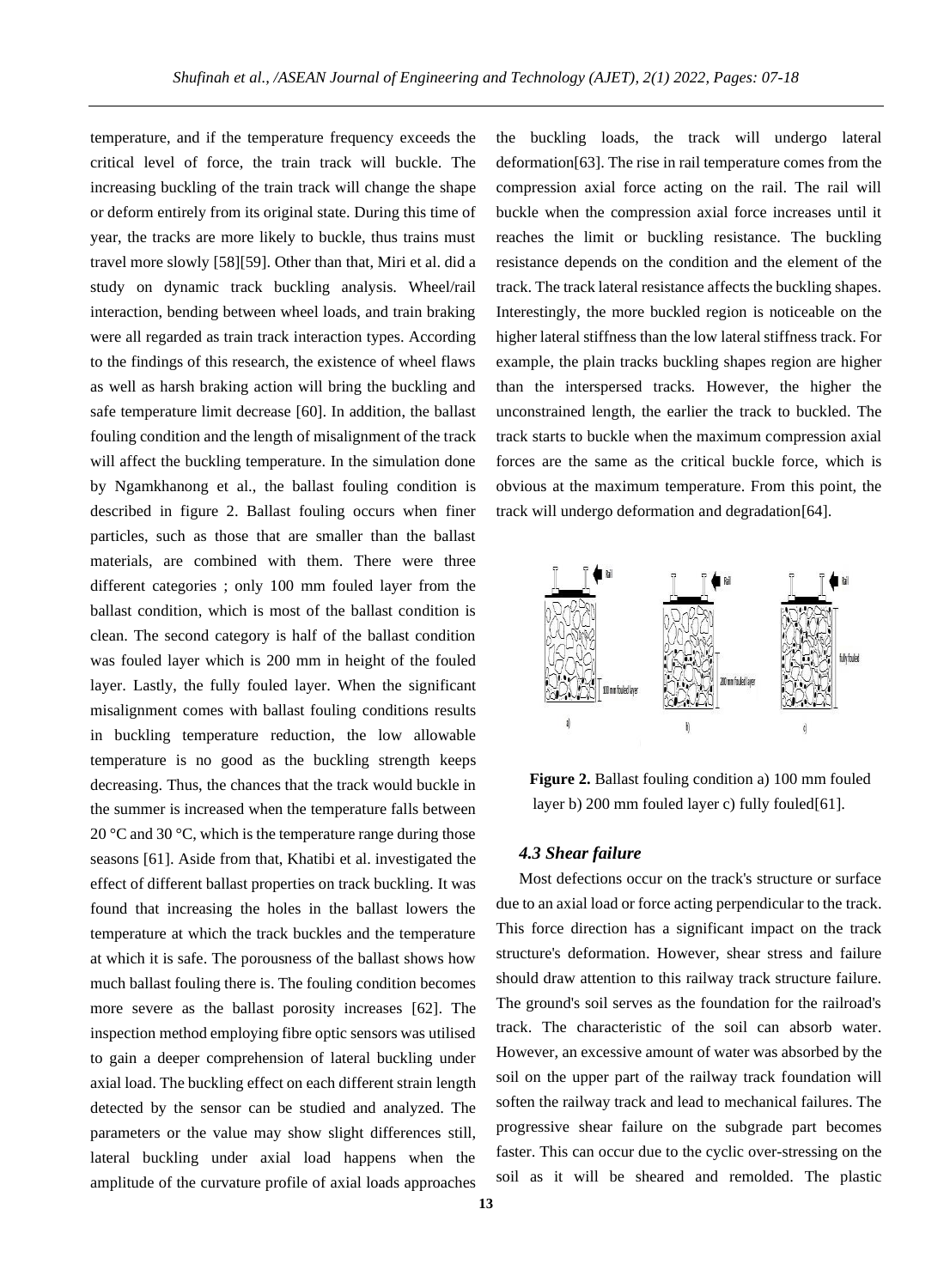deformation on the subgrade part becomes much softer as the ballast pocket containing water exceeds the subgrade part's region. When the railways track becomes softer, the railway track cannot withstand the heavy load as it will lead to more shear failure on the subgrade part [65]. Li and Vanapalli study progressive shear failure (PSF) and the shape of failure planes in the subgrade. Repeated stresses from soil movement upwards and sideways cause PSF to develop. Rail structure and cyclic train loads, as well as soil type, contribute to subgrade failure. Shear and stiffness of the track are reduced by poorly drained soil [66]. Apart from that, Mamou et al. look into the effect of the different conditions of the soil on the cyclic shear stress threshold. The tests were performed in two conditions: free-to-drain and undrained. There were no significant changes in the resilient stiffness of the soil when the stress cycle was below the cyclic shear stress threshold. However, once the stress cycle exceeds the cyclic shear threshold value, the soil stiffness and stability are reduced, resulting in abrupt track deterioration [67]. Lazorenko et al. also review the stability of the soil to build a railway track for heavy haul railway. By knowing the stability of the soil, the necessary control to build the foundation of the track becomes much more accurate to make the railway track that has a more substantial structure and decelerate the degradation process. It is important to do frequent surveys and appropriate maintenance to reduce the risk of railway track deterioration[68]. Besides that, ballast conditions influence the shear strength of the railway track. Dissanayake et al. have compared fresh ballast conditions and fouled ballast conditions in Sri Lanka. Fresh ballast with higher interlocking action provided by more angular particles with sharp edges exhibits higher shear resistance than fouled ballast with no sharp edges and reduced effective interlocking of grains. The degree of roundness of the material determines the effective interlocking of grain. According to Mevelase et al.'s experiment, the internal friction angle increases as the average roundness of the material increases from 0.8 to 1. The sharp edge became smooth due to repeated loading, which caused the ballast to break down, producing fines and flaking [69]. The fouled ballast condition occurs as a result of the train's weight and exposure to severe weather conditions. As a result, the track

has less frictional resistance and shear strength, resulting in shear failure [70]. In other words, the failure of a rail track depends not only on the performance of the rails, but also on the performance of every component that comprised the rail track. One crucial component is the rail fastening system that holds the curvature of the rail track. The illustration of the rail fastener type has three types, as shown in figure 3. Due to significant shear stress, the possibility of a fastening grip such as a nut and bolt becoming loosened is increased [71]. Large lateral forces can lift the rails when a train passes through the curvature track. When the disk arrangement weakens the fastening strength, the friction between the washers and the base plates reduces, and the displacement of the base plates will occur. The shear stress caused by the displacement of the base plates fails the anchor bolt[72]. Shear stress is higher for tightly bolted rail join bars than for loosely bolted rail join bars. Plastic deformation occurs on the rail-end joint bar due to soaring shear stress [73].



**Figure 3.** Rail fastener type: (a) Bolt-free fastener (b) nut-fastening fastener (c) bolt-fstening fastener[71].

#### *4.4 Corrosion*

Last but not least, the corrosion of the running rail structure must be taken seriously. Corrosion on the surface of the track at first glance may not seem crucial until the need to be replaced or maintained with the new one. This is because corrosion is not the main factor in deteriorating or failing the railway running track. Yet, form corroded surface is the first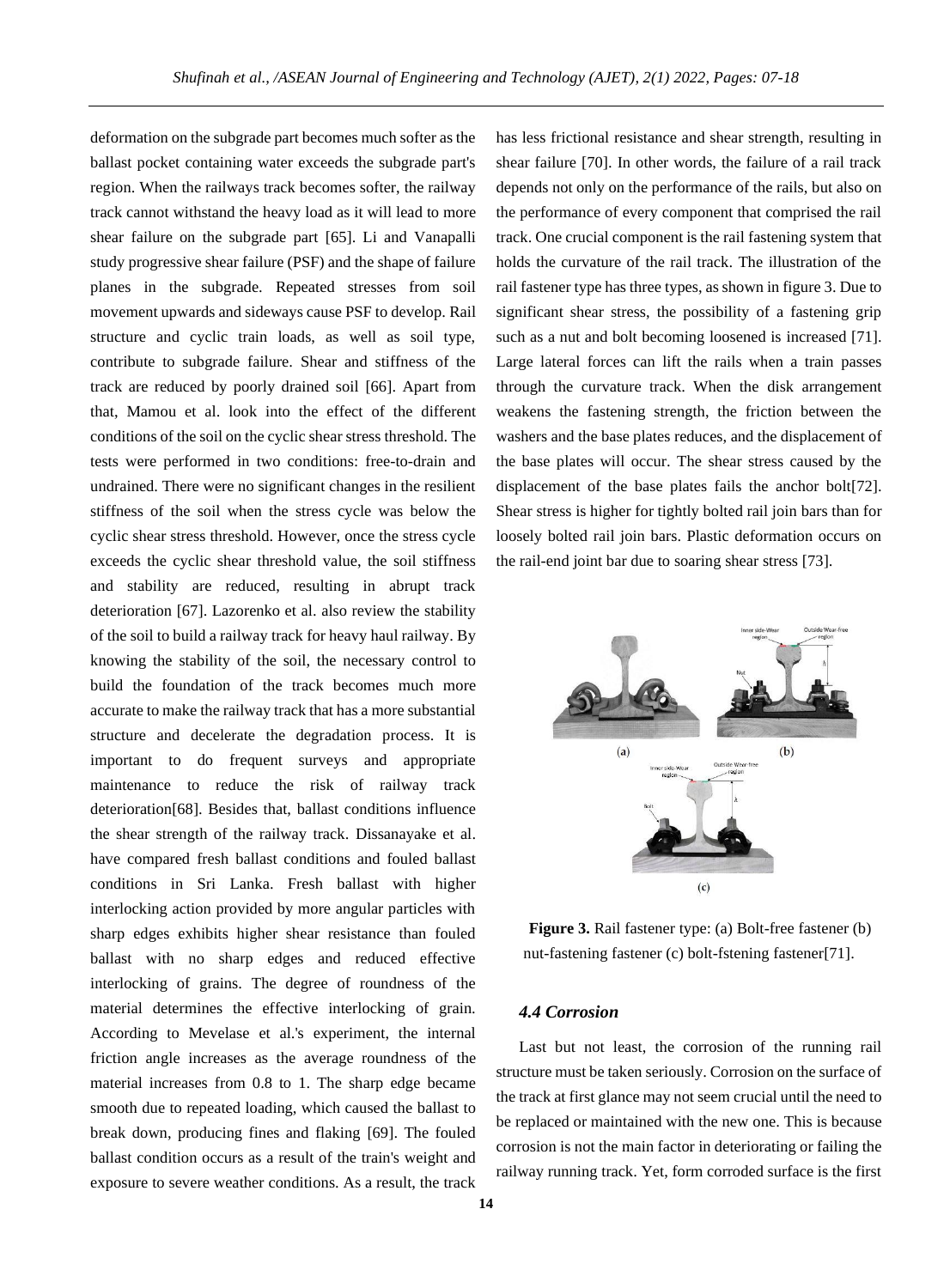reason for the railway track to undergo a reduction in strength and its running performance. The corroded structure occurs based on two situations, either from the changing humidity of the atmosphere or due to rolling contact fatigue. The latter reason should be taken seriously as the rails can experience corrugation and cracking. The type of corrosion are classify into two different corrosion: general corrosion and localized corrosion. General corrosion covers a large or wide area of the corroded structure, mainly due to salt deposition and atmospheric corrosion. Meanwhile, localized corrosion focuses on a specific area, such as crevice corrosion and stress-induced corrosion. The new type of corrosion is stray current corrosion, corrosion of ballasted track, and galvanic corrosion[74]. Corrosion on the railway track structure starts to form when the microstructure of the material of the railway track changes. When external impurities such as rainwater change the microstructure of a railway tracks, this effect also leads to the deformation of the railway structure. If the corroded are become larger and reaches the limit stretch of the material, a crack will start to form, which is the first step that leads to dangerous mechanical failure[75]. Furthermore, it was demonstrated that a non-corroded rail structure has more fatigue life cycles than a corroded rail structure. As in figure 4 and figure 5, Mahmoodian et al. have made the comparison of maximum stress location between non-corroded and corroded rail. In the simulation result, the corroded rail experienced higher von-misses stress at the centre of the stress location. This should be taken into account when rescheduling maintenance timetables to avoid the effect of corroded rail structure, which increases the risk of crack initiation and eventual failure[76].





non-corroded rail profile (b) the distribution of Von Misses stress (non-corroded) rail[76].

## **5. Conclusion**

Mechanical failure on railways running rail structures such as fatigue failure, buckling effect, shear failure, and corrosion were reviewed. This paper begins by identifying some previous accidents or damage on the railway track. As a result of these accidents, not only is the railway infrastructure damaged, but also human lives are jeopardised. This type of mechanical breakdown is not to be taken lightly. Further study and research on this topic offer numerous options to solve this issue in a more effective and transparent manner. The defects must be identified earlier to maintain a good performance of railways running rail structure. Therefore, it is possible to avoid catastrophic incidents and severe damage caused by mechanical failures in the running rail system of railways.

### **6. Acknowledgment**

The author would like to express her gratitude to the Kementerian Pengajian Tinggi (KPT) Malaysia under research grant FRGS/1/2020/TK02/UKM/03/1 for supporting this research project.

#### **7. References**

- [1] S. Kaewunruen and C. Chiengson, "Railway track inspection and maintenance priorities due to dynamic coupling effects of dipped rails and differential track settlements," *Eng. Fail. Anal.*, vol. 93, no. March, pp. 157–171, 2018, doi: 10.1016/j.engfailanal.2018.07.009.
- [2] O. Pietrzak and K. Pietrzak, "The role of railway in handling transport services of cities and agglomerations," *Transp. Res. Procedia*, vol. 39, no. 2018, pp. 405–416, 2019, doi: 10.1016/j.trpro.2019.06.043.
- [3] A. L. O. de Melo, S. Kaewunruen, M. Papaelias, L. L. B. Bernucci, and R. Motta, "Methods to Monitor and Evaluate the Deterioration of Track and Its Components in a Railway In-Service: A Systemic Review," *Front. Built Environ.*, vol. 6, no. September, pp. 1–15, 2020, doi: 10.3389/fbuil.2020.00118.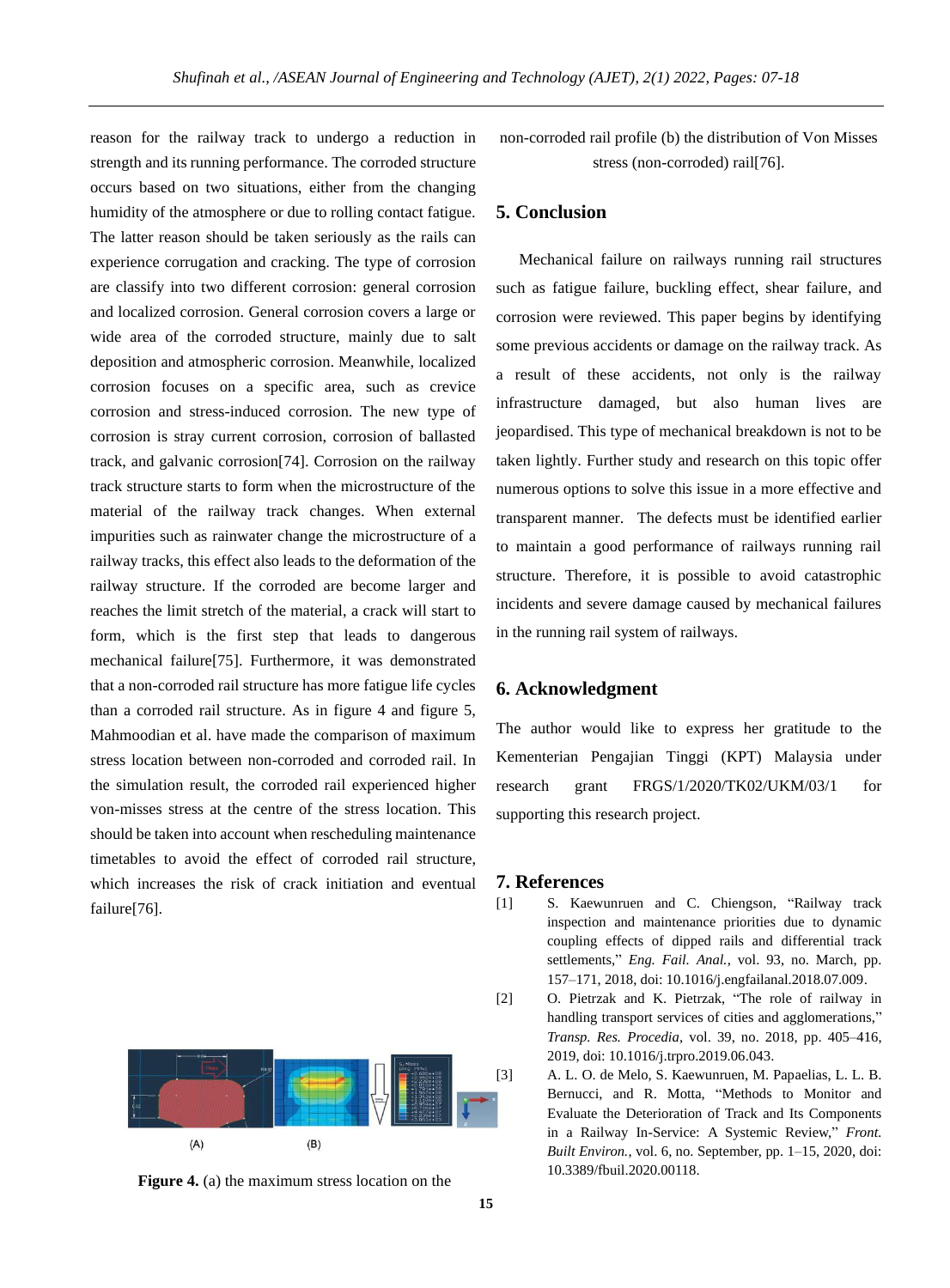- [4] M. Karakose, O. Yaman, K. Murat, and E. Akin, "A new approach for condition monitoring and detection of rail components and rail track in railway," *Int. J. Comput. Intell. Syst.*, vol. 11, no. 1, pp. 830–845, 2018, doi: 10.2991/ijcis.11.1.63.
- [5] M. Garmendia, C. Ribalaygua, and J. M. Ureña, "High speed rail: Implication for cities," *Cities*, vol. 29, no. SUPPL.2, pp. S26–S31, 2012, doi: 10.1016/j.cities.2012.06.005.
- [6] J. Chen and Y. Zhou, "Dynamic vertical displacement for ballastless track-subgrade system under high-speed train moving loads," *Soil Dyn. Earthq. Eng.*, vol. 129, no. October 2019, p. 105911, Feb. 2020, doi: 10.1016/j.soildyn.2019.105911.
- [7] H. Yang, F. Dobruszkes, J. Wang, M. Dijst, and P. Witte, "Comparing China's urban systems in high-speed railway and airline networks," *J. Transp. Geogr.*, vol. 68, no. April, pp. 233–244, 2018, doi: 10.1016/j.jtrangeo.2018.03.015.
- [8] T. Wang, J. Zhou, Y. Yue, J. Yang, and S. Hashimoto, "Weight under Steel Wheels: Material Stock and Flow Analysis of High-Speed Rail in China," *J. Ind. Ecol.*, vol. 20, no. 6, pp. 1349–1359, 2016, doi: 10.1111/jiec.12383.
- [9] M. Sedghi, O. Kauppila, B. Bergquist, E. Vanhatalo, and M. Kulahci, "A taxonomy of railway track maintenance planning and scheduling: A review and research trends," *Reliab. Eng. Syst. Saf.*, vol. 215, no. December 2020, p. 107827, 2021, doi: 10.1016/j.ress.2021.107827.
- [10] T. Lidén, T. Kalinowski, and H. Waterer, "Resource considerations for integrated planning of railway traffic and maintenance windows," *J. Rail Transp. Plan. Manag.*, vol. 8, no. 1, pp. 1–15, 2018, doi: 10.1016/j.jrtpm.2018.02.001.
- [11] R. K. W. Vithanage, C. S. Harrison, and A. K. M. Desilva, "Importance and applications of robotic and autonomous systems (RAS) in railway maintenance sector: A review," *Computers*, vol. 8, no. 3, 2019, doi: 10.3390/computers8030056.
- [12] M. Miwa and T. Oyama, "An optimal track maintenance scheduling model analysis taking the risk of accidents into consideration," *Int. Trans. Oper. Res.*, vol. 25, no. 5, pp. 1465–1490, 2018, doi: 10.1111/itor.12425.
- [13] K. En, E. Alvarez-palau, and J. Marti-henneberg, "Transportation and regional inequality : the impact of railways in the Nordic countries , 1860 e 1960," *J. Hist. Geogr.*, vol. 62, pp. 51–70, 2018, doi: 10.1016/j.jhg.2018.05.001.
- [14] P. Premkumar and P. N. R. Kumar, "Literature Review of Locomotive Assignment Problem from Service Operations Perspective: The Case of Indian Railways," *IIM Kozhikode Soc. Manag. Rev.*, vol. 8, no. 1, pp. 74–86, Jan. 2019, doi: 10.1177/2277975218810959.
- [15] J. Manuel, C. Sanchiz, R. Zhang, L. Lei, J. Manuel, and C. Sanchiz, "The Historic Environment : Policy & Practice The Image of Railways in China : Museums , Technology

and Narratives of Progress The Image of Railways in China : Museums , Technology and Narratives of Progress," *Hist. Environ. Policy Pract.*, vol. 00, no. 00, pp. 1–24, 2020, doi: 10.1080/17567505.2020.1737312.

- [16] C. Y. Lam and K. Tai, "Network topological approach to modeling accident causations and characteristics: Analysis of railway incidents in Japan," *Reliab. Eng. Syst. Saf.*, vol. 193, no. September 2019, p. 106626, Jan. 2020, doi: 10.1016/j.ress.2019.106626.
- [17] L. Bruno, M. Horvat, and L. Raffaele, "Windblown sand along railway infrastructures: A review of challenges and mitigation measures," *J. Wind Eng. Ind. Aerodyn.*, vol. 177, no. April, pp. 340–365, 2018, doi: 10.1016/j.jweia.2018.04.021.
- [18] Z. Moyan, X. Hong, M. M. Nadakatti, J. Feng, and L. Guangpeng, "Track structure failure caused by sand deposition : Simulation and experimentation," *Aeolian Res.*, vol. 43, no. February, p. 100578, 2020, doi: 10.1016/j.aeolia.2020.100578.
- [19] Sahrir Abd Aziz, Roziah Kasim, and Mohd Idrus Mohd Masirin, "Railway Development and the Impact to Malaysian Economy," *Jour Adv Res. Dyn. Control Syst.*, vol. 10, no. 6, pp. 272–280, 2018.
- [20] P. Fraga-Lamas, T. M. Fernández-Caramés, and L. Castedo, "Towards the internet of smart trains: A review on industrial IoT-connected railways," *Sensors (Switzerland)*, vol. 17, no. 6, 2017, doi: 10.3390/s17061457.
- [21] K. N. Bakhtiyorovich and T. S. Shomansurovich, "International Journal of Discoveries and Innovations in Applied Sciences Application of Modern Information Technologies and Software Tools in the Design of Railways International Journal of Discoveries and Innovations in Applied Sciences," *Int. Journey Discov. Innov. Appl. Sci.*, vol. 1, no. 2, pp. 2–4, 2021.
- [22] E. Andersson, M. Berg, S. Stichel, and C. Casanueva, "Rail Systems and Rail Vehicles : Part 2: Rail Vehicles," p. 640, 2016, [Online]. Available: http://urn.kb.se/resolve?urn=urn:nbn:se:kth:diva-188490
- [23] J. Sekasi, "Railway Track Substructure Failures, a Critical Literature Review," *SSRN Electron. J.*, 2021, doi: 10.2139/ssrn.3830261.
- [24] S. Kaewunruen, A. Aikawa, and A. M. Remennikov, "Vibration Attenuation at Rail Joints through under Sleeper Pads," *Procedia Eng.*, vol. 189, no. May, pp. 193–198, 2017, doi: 10.1016/j.proeng.2017.05.031.
- [25] M. Tomičić-Torlaković, "Guidelines for the rail grade selection," *Metalurgija*, vol. 53, no. 4, pp. 717–720, 2014.
- [26] A. Bevan, J. Jaiswal, A. Smith, and M. Ojeda Cabral, "Judicious selection of available rail steels to reduce life-cycle costs," *Proc. Inst. Mech. Eng. Part F J. Rail Rapid Transit*, vol. 234, no. 3, pp. 257–275, 2020, doi: 10.1177/0954409718802639.
- [27] I. A. Carrascal *et al.*, "Experimental study of metal cushion pads for high speed railways," *Constr. Build.*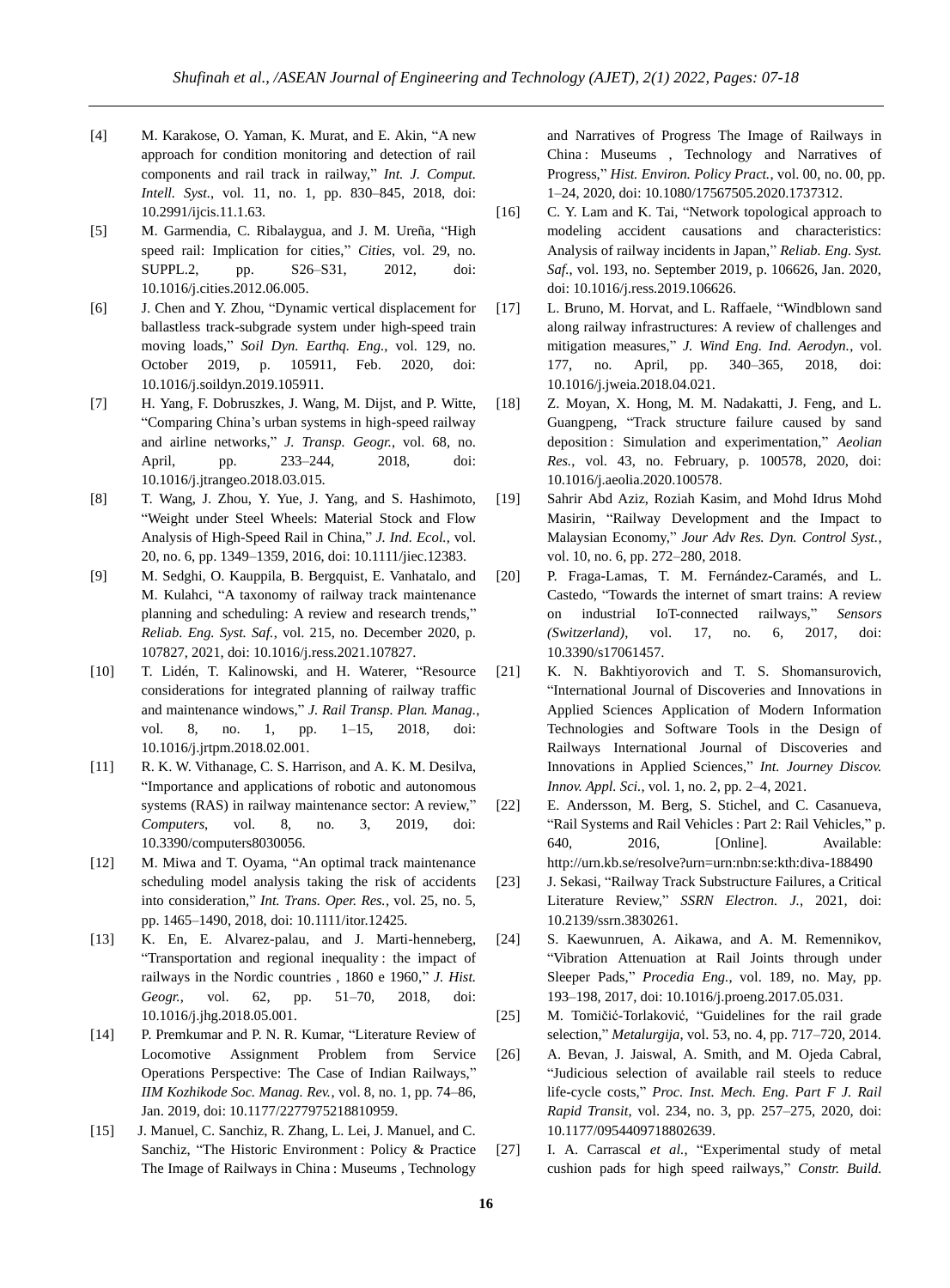*Mater.*, vol. 182, pp. 273–283, 2018, doi: 10.1016/j.conbuildmat.2018.06.134.

- [28] X. Gao, Q. Feng, A. Wang, X. Sheng, and G. Cheng, "Testing research on frequency-dependent characteristics of dynamic stiffness and damping for high-speed railway fastener," *Eng. Fail. Anal.*, vol. 129, no. June, p. 105689, 2021, doi: 10.1016/j.engfailanal.2021.105689.
- [29] I. A. Carrascal, J. A. Casado, S. Diego, and J. A. Polanco, "Dynamic behaviour of high-speed rail fastenings in the presence of desert sand," *Constr. Build. Mater.*, vol. 117, pp. 220–228, 2016, doi: 10.1016/j.conbuildmat.2016.05.023.
- [30] A. Hasap, P. Paitekul, N. Noraphaiphipaksa, and C. Kanchanomai, "Analysis of the fatigue performance of elastic rail clip," *Eng. Fail. Anal.*, vol. 92, no. January, pp. 195–204, 2018, doi: 10.1016/j.engfailanal.2018.05.013.
- [31] A. S. Hameed and A. P. Shashikala, "Suitability of rubber concrete for railway sleepers," *Perspect. Sci.*, vol. 8, pp. 32–35, 2016, doi: 10.1016/j.pisc.2016.01.011.
- [32] A. Raj, P. Nagarajan, and A. P. Shashikala, "A Review on the Development of New Materials for Construction of Prestressed Concrete Railway Sleepers," *IOP Conf. Ser. Mater. Sci. Eng.*, vol. 330, no. 1, 2018, doi: 10.1088/1757-899X/330/1/012129.
- [33] R. Bondre, A. Kathane, S. Mate, B. Sarode, Y. Khadse, and O. Wadhe, "' a Review Paper on Alternate Use of Composite Railway Sleepers ,'" *Int. Res. J. Eng. Technol.*, vol. 07, no. 02, pp. 2–4, 2020.
- [34] A. Németh and S. Fischer, "Investigation of the Glued Insulated Rail Joints Applied To Cwr Tracks," *Facta Univ. Ser. Mech. Eng.*, vol. 19, no. 4, pp. 681–704, 2021, doi: 10.22190/FUME210331040N.
- [35] M. Gallou, B. Temple, C. Hardwick, M. Frost, and A. El-Hamalawi, "Potential for external reinforcement of insulated rail joints," *Proc. Inst. Mech. Eng. Part F J. Rail Rapid Transit*, vol. 232, no. 3, pp. 697–708, 2018, doi: 10.1177/0954409716684278.
- [36] D. Li and S. Wilk, "Recent studies on railway-Track substructure at TTCI," *Transp. Saf. Environ.*, vol. 3, no. 1, pp. 36–49, 2021, doi: 10.1093/tse/tdaa031.
- [37] B. Eller and S. Fischer, "Review of the Modern Ballasted Railway Tracks' Substructure and Further Investigations," *Sci. Transp. Progress. Bull. Dnipropetr. Natl. Univ. Railw. Transp.*, vol. 0, no. 6(84), pp. 72–85, 2019, doi: 10.15802/stp2019/195831.
- [38] J. J. Pons, I. Villalba Sanchis, R. Insa Franco, and V. Yepes, "Life cycle assessment of a railway tracks substructures: Comparison of ballast and ballastless rail tracks," *Environ. Impact Assess. Rev.*, vol. 85, no. January, p. 106444, 2020, doi: 10.1016/j.eiar.2020.106444.
- [39] S. Kaewunruen, A. Aikawa, and A. M. Remennikov, "The importance of 'dynamics' in the design and performance-based testing criteria for railway track components," *Procedia Struct. Integr.*, vol. 21, pp. 83–90, 2019, doi: 10.1016/j.prostr.2019.12.089.
- [40] C. Reis, J. Correia, C. Oliveira, and N. Tomaz, "Accidents on railway lines in Portugal," *Procedia Struct. Integr.*, vol. 22, no. 2019, pp. 189–193, 2019, doi: 10.1016/j.prostr.2020.01.052.
- [41] F. Appoh, A. Yunusa-Kaltungo, and J. Kumar Sinha, "Hybrid adaptive model to optimise components replacement strategy: A case study of railway brake blocks failure analysis," *Eng. Fail. Anal.*, vol. 127, no. January, p. 105539, 2021, doi: 10.1016/j.engfailanal.2021.105539.
- [42] G. J. Deepika, G. Kaur, and N. Kumari, "Railway Accident Monitoring," pp. 704–706.
- [43] E. M. Leishman, M. T. Hendry, and C. D. Martin, "Canadian main track derailment trends, 2001 to 2014," *Can. J. Civ. Eng.*, vol. 44, no. 11, pp. 927–934, 2017, doi: 10.1139/cjce-2017-0076.
- [44] A. Kuzyshyn, A. Batig, J. Sobolevska, S. Kostritsa, L. Ursulyak, and S. Dovhaniuk, "Determining the causes of rolling stock derailment from the track using modern research methods," *MATEC Web Conf.*, vol. 294, p. 03004, 2019, doi: 10.1051/matecconf/201929403004.
- [45] L. Hua, W. Zheng, and S. Gao, "Extraction and Analysis of Risk Factors from Chinese Railway Accident Reports," *2019 IEEE Intell. Transp. Syst. Conf. ITSC 2019*, pp. 869–874, 2019, doi: 10.1109/ITSC.2019.8917094.
- [46] W. Iuhtxhqf *et al.*, "Railway Accident Fault Tracking Report," vol. 8, pp. 7–10, 2017.
- [47] A. De Iorio, "Crack path on the railway tank of Viareggio disaster," *Eng. Fail. Anal.*, vol. 105, no. July, pp. 919–929, 2019, doi: 10.1016/j.engfailanal.2019.07.035.
- [48] M. Kowal and M. Szala, "Diagnosis of the microstructural and mechanical properties of over century-old steel railway bridge components," *Eng. Fail. Anal.*, vol. 110, p. 104447, Mar. 2020, doi: 10.1016/j.engfailanal.2020.104447.
- [49] R. P. Nehete Pradip Patil Tushar Jangam, "ROOT CAUSE ANALYSIS OF FAILURE OF SUSPENSION SPRING USED IN FIAT BOGIE OF INDIAN RAILWAYS," 2021.
- [50] R. A. Smith and S. Hillmansen, "A brief historical overview of the fatigue of railway axles," *Proc. Inst. Mech. Eng. Part F J. Rail Rapid Transit*, vol. 218, no. 4, pp. 267–277, Jul. 2004, doi: 10.1243/0954409043125932.
- [51] R. You, D. Li, C. Ngamkhanong, R. Janeliukstis, and S. Kaewunruen, "Fatigue life assessment method for prestressed concrete sleepers," *Front. Built Environ.*, vol. 3, no. November, pp. 1–13, 2017, doi: 10.3389/fbuil.2017.00068.
- [52] G. Alencar, A. de Jesus, J. G. S. da Silva, and R. Calçada, "Fatigue cracking of welded railway bridges: A review," *Eng. Fail. Anal.*, vol. 104, no. September 2018, pp. 154–176, Oct. 2019, doi: 10.1016/j.engfailanal.2019.05.037.
- [53] Y. Liu, K. S. Tsang, H. J. Hoh, X. Shi, and J. H. L. Pang, "Structural fatigue investigation of transverse surface